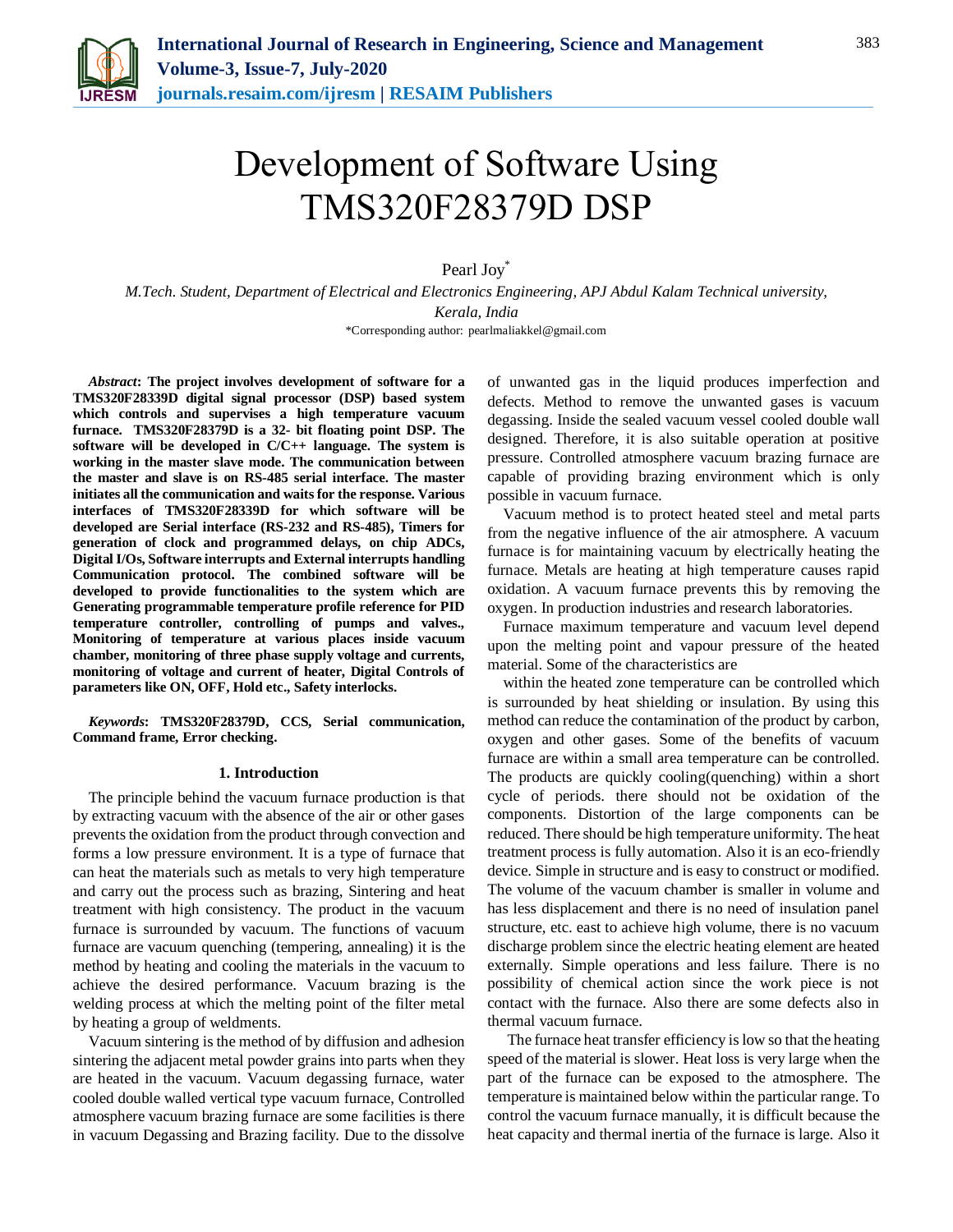

is difficult to always check the operations manually in order to overcome that development of software for a TMS320F28339D digital signal processor (DSP) based system which controls and supervises a high temperature vacuum furnace. TMS320F28379D is a 32- bit floating point DSP. The software will be developed in C/C++ language. The system is working in the master slave mode. Since the execution time and compilation of a  $C_{++}$  program is much faster.  $C_{++}$  is a low level language so that it is closer to the hardware system.

The communication between the master and slave is on RS-485 serial interface. Modbus is a standard communication protocol in industry for connecting the industrial electronic devices. When device communicate in Modbus RTU mode, 8bit byte in a message contains two 4-bit hexadecimal character. It uses for transmit the signal from slave device or control device and send back to the main controller. For example, it measures the temperature and pressure from the measuring device and send the result to the computer. Modbus message frame is the combination PDU (Protocol Data Unit) and ADU (Application Data Unit). PDU includes function code and data whereas ADU contains additional address, function code data, error check. Data is sent by Modbus over serial lines as series of ones and zeros called bits. Each slave device in a network have a unique address which is range from 1 to 247 bits. Function code is the second byte sent by the master function code number tells whether to read or write the command.

Signals are transmitted serially over Modbus as bits, which contains ones and zeros. RS-485 can communicate with one or more device. The signal which is transmitted through the RS-485 is mor faster and can transmit longer distance. Interrupt Service Routine (ISR) is a software process raised by an interrupt request from a hardware device. Interrupting the active process by handling the request and send it to the CPU. By receiving a valid start bit receiver begins the operation. The combined software will be developed to provide functionalities to the system are Controlling of pumps and valves, monitoring of temperature at various places inside vacuum chamber, Digital Controls of parameters like ON, OFF, Hold etc.

# **2. Proposed System**

The project involves development of software for TMS320F28379D Digital Signal processing (DSP) based system. For controls and monitoring a high temperature vacuum furnace. TMS320F28379D is 32bit floating point DSP. C++ language is used for this software. This dual real time control system are based on Texas Instrument 32 bits C28x floating point CPUs each core which provide 200 MHz of signal processing. For enable of fast execution of algorithm C28x CPUs are further boosted by TMU accelerator. TMS320F28379D supports 1MB flash memory with error correction code up to 204KB.

It is an independent 32bit floating point processor which runs at the same speed of the CPU. The main feature of the CLA is

it responds to the peripheral triggers and execute the algorithm at the same speed of the CPU. To extend the connectivity peripherals such as CAN modules, EMIFs will use. It has up to four Analog to digital converters. In 16bit mode differential inputs with 12 external channel. In 12bit mode single ended input with 24 external channel.

Code Composer Studio is a software which supports the Texas Instrument microcontroller family. CCS is an Integrated Development Environment (IDE). Integrated Development Environment (IDE) refers to an environment that brings the tools which is needed to develop software Code Composer Studio comprises to make an appropriate tool used to develops an embedded application. It includes the most effective use of C/C++ compiler, Debugger, profiler, project build environment, source code editor. CCS combines the advantage of Eclipse software framework. Workbench is the main user interface; it contains different types of resources used for development the software.

The main working folder for the Code Composer Studio is the workspace. All the projects for the reference are stores in the workspace. The user information such as user interface preference and settings also can be used to store in the workspace folder. Perspective defines in the workbench window the layout of views, menus and toolbars. The software will be developed in C/C++ language. While compare to other general programming language the compiling and execution time of the C++ program is much faster. C++ language is one of the most important programming language. Because it plays an important role in almost all application that we use. C++ connects very well with hardware. Here C++ use as compiler because of it is a lower level language and are closer to hardware. This is much useful in those areas where software is closely paired with the hardware. System is working in the mater slave mode.

Master initiates the requests and waits for the response from the slave devices corresponding to the commands. The messages or the commands are send in packets or frames. Messages are send serially or bit by bit at time over the communication channel. Here Modbus RTU protocol version are used, In Modbus RTU master initiates the request and wait for response from the slave devices. In RTU mode 8bit byte message are send in two 4bit hexadecimal character. The format of each byte (11 bits) in RTU mode 1 start bit,8 data bit, 1 odd or even parit,1 stop bit. Characters are transmitted serially from left to right. That is least significant bit is first and most significant bit is last. RTU message frame contains1 byte code, 0 to 252 data, 2byte Cyclic Redundancy Check (CRC).

Data is sent by Modbus over serial lines as series of ones and zeros called bits. Each slave device in a network have a unique address which is range from 1 to 247 bits. Function code is the second byte sent by the master function code number tells whether to read from the slave devices. In RTU mode 8bit byte message are send in two 4bit hexadecimal character. The format of each byte (11 bits) in RTU mode 1 start bit, 8 data bit, 1 odd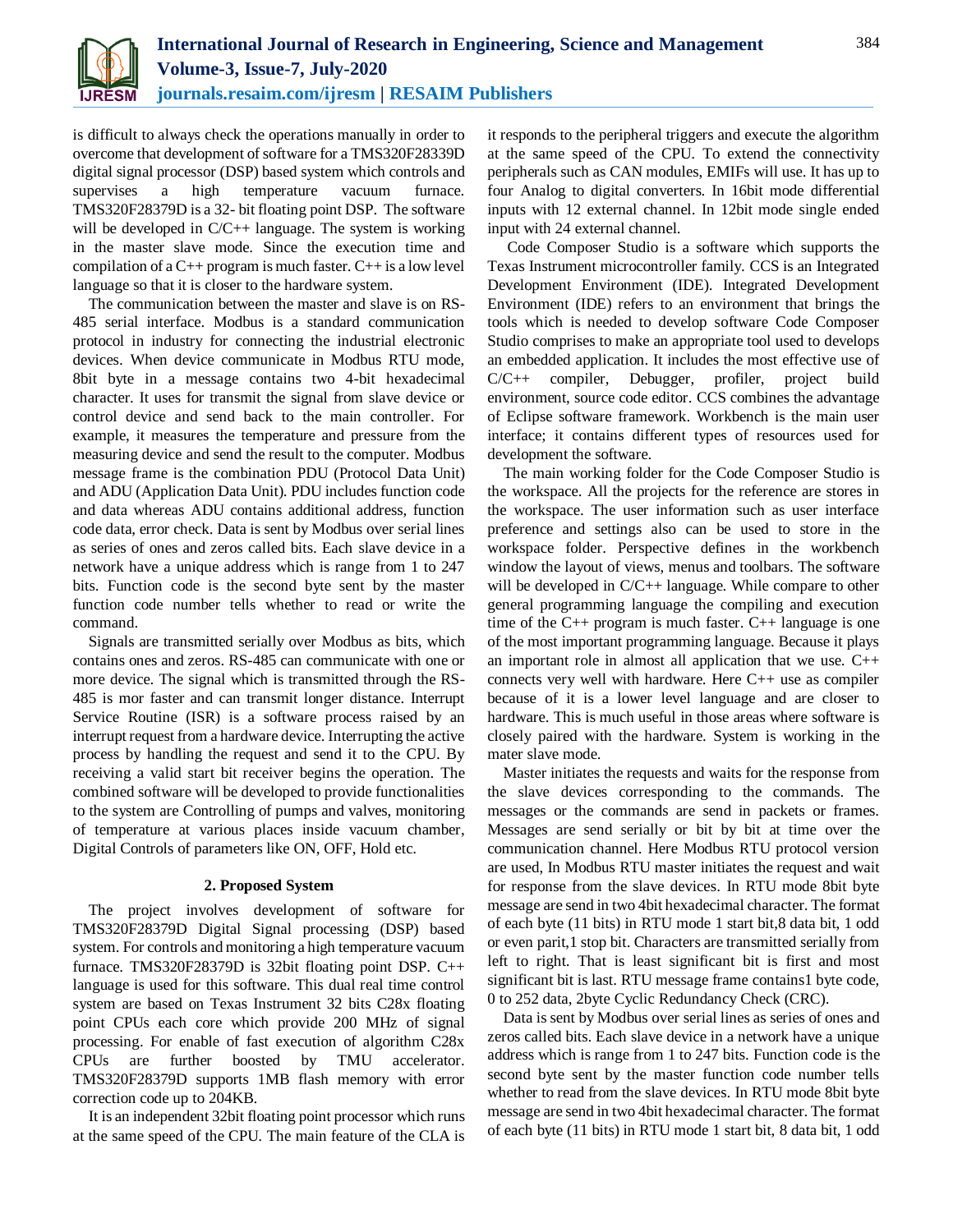

or even parit,1 stop bit. Characters are transmitted serially from left to right. That is least significant bit is first and most significant bit is last. RTU message frame contains1 byte slave address, 1byte function code, 0 to 252 data, 2byte Cyclic Redundancy Check (CRC).

Data is sent by Modbus over serial lines as series of ones and zeros called bits. Each slave device in a network have a unique address which is range from 1 to 247 bits. Function code is the second byte sent by the master function code number tells whether to read or write the command. CRC is for error detection of the Modbus message by adding 2byte at the end of the message. Modbus message are transmitting in the form of frame that has a known beginning and end point. Frames are separated at the interval of atleast3.5 character times. The function code in the request tells action to be performed to the addressed slave device.

Some function code numbers and their corresponding status.

- Read Coil Status
- Read Input Status
- Read Holding Register
- Read Input Register
- Write Single Coil
- Write Single Register

program is much faster. C++ language is one of the most important programming language. Because it plays an important role in almost all application that we use. C++ connects very well with hardware. Here C++ use as compiler because of it is a lower level language and are closer to hardware.

This is much useful in those areas where software is closely paired with the hardware. System is working in the mater slave mode. Master initiates the requests and waits for the response from the slave devices corresponding to the commands. The messages or the commands are send in packets or frames. Messages are send serially or bit by bit at time over the communication channel. Here Modbus RTU protocol version are used, In Modbus RTU master initiates the request and wait for the response from the slave devices. In RTU mode 8bit byte message are send in two 4bit hexadecimal character. The format of each byte (11 bits) in RTU mode 1 start bit,8 data bit, 1 odd or even parit,1 stop bit. Characters are transmitted serially from left to right. That is least significant bit is first and most significant bit is last.

RTU message frame contains1 byte slave address, 1byte function code, 0 to 252 data, 2byte Cyclic Redundancy Check (CRC). Data is sent by Modbus over serial lines as series of ones and zeros called bits. Each slave device in a network have a unique address which is range from 1 to 247 bits. Function code is the second byte sent by the master function code number tells whether to read or write the command. CRC is for error detection of the Modbus message by adding 2byte at the end of the message. Modbus message are transmitting in the form of frame that has a known beginning and end point. Frames are separated at the interval of atleast 3.5 character times.

### *A. Command frame*

Serial communication is data is sending bit by bit at a time serially or sequentially over a communication channel. In fig.10 shows that data is transmitted serially. The protocol version which is used here is Modbus RTU. Since the system is working in the master slave mode, on Modbus RTU master may initiate a command all other slave devices responds to request and command

Each slave in a network is assigned a unique unit which address from 1 t0 247. When master request the data the first byte sends is the slave address. The second byte is send by the master is the function code. The number which tells whether the slave to send from or write to. Function code 05 is used to turn ON/OFF digital output of the modbus slave device. Slave address of the control system is 01 the function code 05 is write a single coil. This command is writing ON/OFF status and each data have a unique address and data can be either ON/OFF for on condition bit will be high or 1and for off condition bit will be low or 0. Thus by combining slave address, function code, starting data address, data a complete frame can be generated.

 $T = 1.1 - 1$ 

| таріе т         |           |     |          |           |                |  |  |  |
|-----------------|-----------|-----|----------|-----------|----------------|--|--|--|
| Command frame   |           |     |          |           |                |  |  |  |
| Command         | <b>SA</b> | FC  | Starting | Data      | Command Frame  |  |  |  |
|                 |           |     | data     |           |                |  |  |  |
|                 |           |     | address  |           |                |  |  |  |
| ON              | 01        | 0.5 | 0001     | 0001/0000 | 010500010001/0 |  |  |  |
| OFF             | 01        | 05  | 0002     | 0001/0000 | 010500020001/0 |  |  |  |
| <b>HALT</b>     | 01        | 05  | 0003     | 0001/0000 | 010500030001/0 |  |  |  |
| P1              | 01        | 0.5 | 0004     | 0001/0000 | 010500040001/0 |  |  |  |
| P <sub>2</sub>  | 01        | 05  | 0005     | 0001/0000 | 010500050001/0 |  |  |  |
| V <sub>1</sub>  | 01        | 0.5 | 0006     | 0001/0000 | 010500060001/0 |  |  |  |
| V <sub>2</sub>  | 01        | 05  | 0007     | 0001/0000 | 010500070001/0 |  |  |  |
| V <sub>3</sub>  | 01        | 05  | 0008     | 0001/0000 | 010500080001/0 |  |  |  |
| FS1             | 01        | 05  | 0009     | 0001/0000 | 010500090001/0 |  |  |  |
| FS <sub>2</sub> | 01        | 05  | 000A     | 0001/0000 | 0105000A0001/0 |  |  |  |
| FS3             | 01        | 0.5 | 000B     | 0001/0000 | 0105000B0001/0 |  |  |  |
| FS4             | 01        | 05  | 000C     | 0001/0000 | 0105000C0001/0 |  |  |  |
|                 |           |     |          |           |                |  |  |  |

*B. RTU message frame* 

| Address I | Slave Function<br>Code | Data                     | <b>CRC</b>                    |
|-----------|------------------------|--------------------------|-------------------------------|
| 1 byte    | 1 byte                 | 0 up to $252$ byte $(s)$ | 2 bytes                       |
|           |                        |                          | $CRC$ Low <sub>i</sub> CRC Hi |

Fig. 1. RTU message framing

Modbus RTU message are a simple 16-bit structure with CRC (Cyclic Redundancy Check). RTU message are binary code. RTU message are a smaller-size which allows more data exchange.

Modbus message frame consists of one byte of start bit, one byte of function code, 0 to 252 bytes of data and 2 bytes of CRC.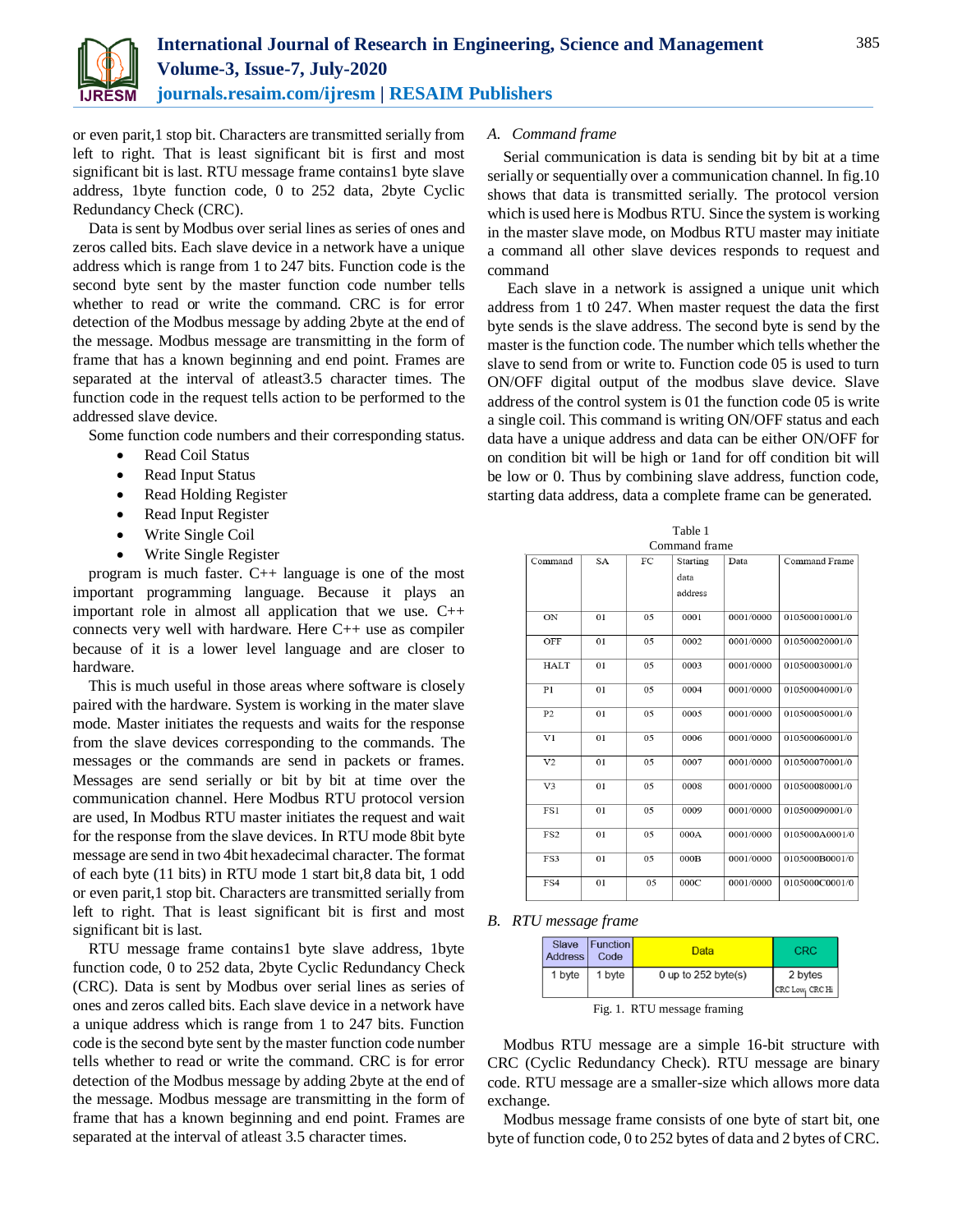

Each slave devices in a network have unique address which ranges from 1 to 247.The requested data send from the master, the first byte is slave address. The second byte is function code each number in the function code tells that whether to read or write.

For the error detection 2 byte CRC added at the end of the message. CRC is use for calculating every byte in the message. Both receiving and sending device need to calculate the CRC. Receiving device calculate the CRC by comparing CRC with the sending device. It checks every bit if there is any error in the even one bit in the message received the CRC will be different and it shows the error.

# *C. Serial communication interface*

Serial communication interface module maintains the digital communication between the CPU and other asynchronous peripherals. RS485 serial communication interface is use for communicate between master and slave. RS485 can communicate with one or more devices. Maximum up to 32 devices can communicate with RS485. Signals which is send through the RS485 is much faster and can be transmitted longer distance possible with a single wire. RS 485 each driver can switch off the multiple units that is the main feature of the RS 485. By this arrangement signal can be transmitted as faster and longer distance. Serial communication interface modules support digital communication between CPU and other peripheral devices. The SCI interface are shown in figure.



Fig. 2. SCI CPU interface

Some features of the SCI modules are it has two external pins SCITXD (SCI transmit output pin, SCIRXD (SCI receive input pin). Data format of SCI module is it has one start bit, data word length from 0 to 8 bit, odd/even parity bit, one or two stop bit.

The major characteristic parts of the operation are:

Transmitter and its register.

- 1. SCITXBUF Transmitter data buffer it contains the data to be transmitted.
- 2. TXSHF register transmitter shift register, it shifts the data one bit at a time and the data from the register SCITXBUF into SCITXD pin

Receiver and its major Registers:

3. RXSHF register- receiver shifts register, Shifts the data from SCIRXD pin one bit at a time.

SCIRXBUF – Receiver data buffer register contains the data to be read and then it is shifted into the registers SCIRXBUF from RXSHF.

# **3. Hardware**

# *A. TMS320F28379D*



Fig. 3. TMS320F28379D microcontroller

In fig. 3 shows Launchpad of TMS320F28379D. The Mega 2560 is a microcontroller board. It has 54 digital input/output pins of which 15 pins can be used as PWM outputs, 16 pins are available for analog inputs., 4 UART pins for serial ports. It has a 16MHz crystal oscillator, and a USB connection. It can be simply connected to any personal computer with the USB cable or it can be powered up by using any AC-to-DC adapters or batteries.

# *B. SN75176A*



Fig. 4. SN75176A

Fig. 4. shows SN75176A is a RS-485 interface IC differential bus transceiver. It is a bidirectional transceiver. It is designed for transmission on long bus in noisy environment. Its receiver input impedance 12 kohm Min and receiver input sensitivity +\_200mV. It requires only low power and it operates from single 5-V supply. It's main application for low speed RS-485 communication (5 Mbps or less). Also SN75176B can use for 10 Mbps. Fig. 4, shows the top view of SN751765A.

*C. RS485*



Fig. 5. RS485

Fig. 5 shows RS485 serial interface. The communication between the master and slave is on RS-485 serial interface. It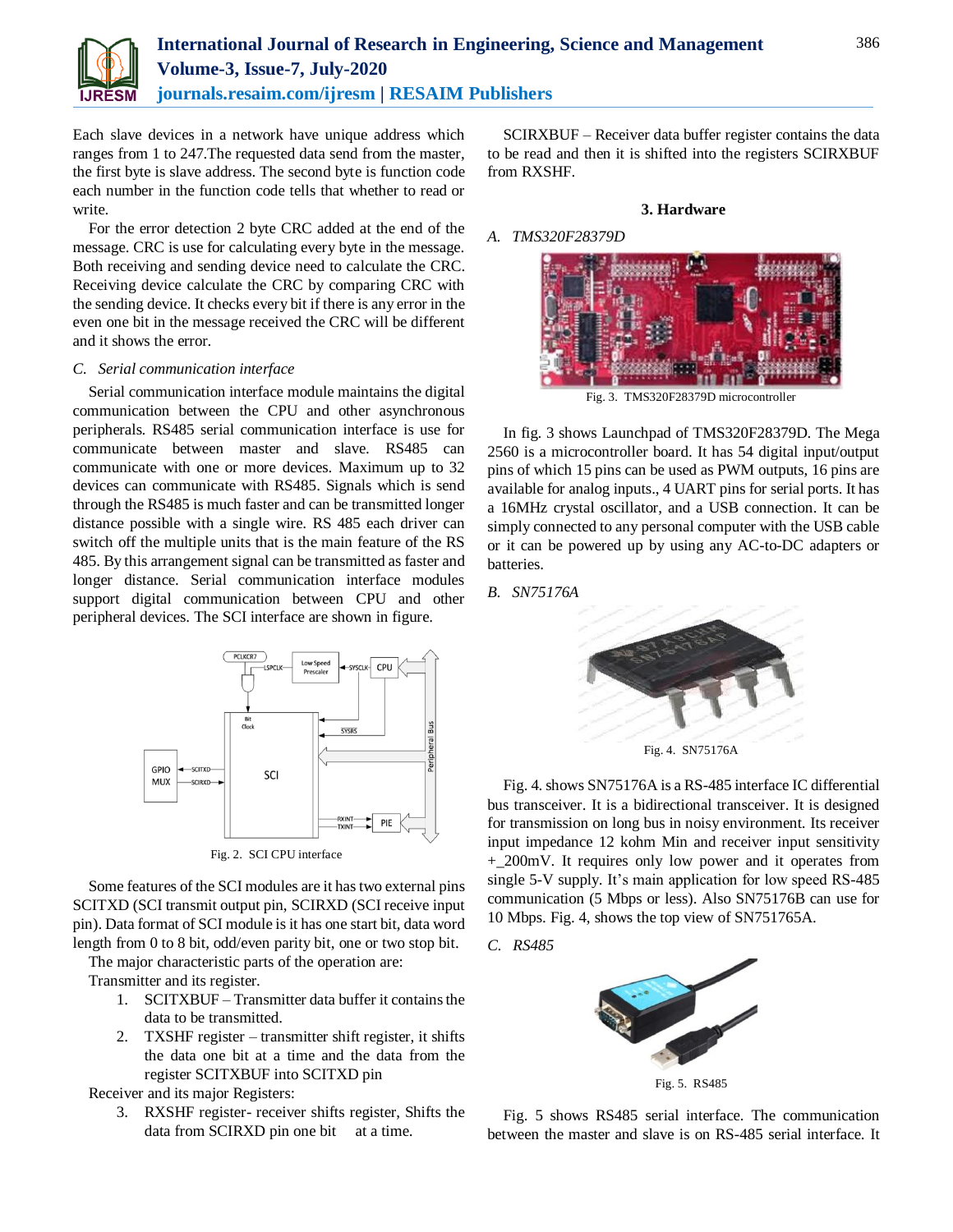

# **International Journal of Research in Engineering, Science and Management Volume-3, Issue-7, July-2020 journals.resaim.com/ijresm | RESAIM Publishers**

can communicate with one or more device. The signal which is transmitted through the RS-485 is faster and can transmit longer distance.

# **4. Working**

Interrupt Service Routine (ISR) is a software process raised by an interrupt request from a hardware device. Interrupting the active process by handling the request and send it to the CPU. By receiving a valid start bit receiver begins the operation. In order to enable the receiver, flag bit RXENA goes high. When the data appears on the SCIRXD pin start bit detected. When an interrupt is requested data is shifted from RXSHIF to the receiver buffer register (SCIRXBUF). When a new character has been received, the flag bit RXRDY goes high. During the time of SCIRXBUF reads program, flag RXRDY is automatically cleared. The start bit is detected after arrival of next byte of data on SCIRXD pin, then cleared. Bit RXENA is brought low to disable the receiver. After reading the message transmit the response or signal in communication mode. To transmit the signal in communication mode, first enable the transmitter to send data by TXENA pin goes high. TXRDY goes low when SCITXBUF is written to, thus the transmitter is no longer empty. And this data is transfer to the shift register (TXSHF). TXRDY goes high when the transmitter is ready for a second character, and the program is writes to.





# **5. Results**

Development of software for TMS320F28379D digital signal processor(DSP) based system for controls and supervises a high temperature vacuum furnace. Code Composer Studio is a software that supports TI's microcontroller. The software developed in C++ language. Since the execution time and compilation of a  $C_{++}$  program is much faster.  $C_{++}$  is a lowlevel language so that it is closer to the hardware system. The combined software developed to provide functionalities to the system such as Controlling of pumps and valves by reading the command frame corresponding to the command if it is correct it responds as ok, otherwise it send error. Also by checking the command of the request data and by sending the responsible to digitally controls of parameters like on, off, Hold etc. of the vacuum furnace.

# **6. Conclusion**

Vacuum method is to protect heated steel and metal parts from the negative influence of the air atmosphere. A vacuum furnace is for maintaining vacuum by electrically heating the furnace. Metals are heating at high temperature causes rapid oxidation. A vacuum furnace prevents this by removing the oxygen. In production industries and research laboratories. Furnace maximum temperature and vacuum level depend upon the melting point and vapour pressure of the heated material. The functions of vacuum furnace are vacuum quenching (tempering, annealing) it is the method by heating and cooling the materials in the vacuum to achieve the desired performance. Vacuum brazing is the welding process at which the melting point of the filter metal by heating a group of weldments.

In this project involves development of software for a TMS320F28339D digital signal processor (DSP) based system which controls and supervises a high temperature vacuum furnace. Various interfaces of TMS320F28339D for which software will be developed are Serial interface (RS-232 and RS-485), Timers for generation of clock and programmed delays, On chip ADCs, Digital I/Os, Software interrupts and External interrupts handling, Communication protocol. In serial communication. In serial communication data or message are